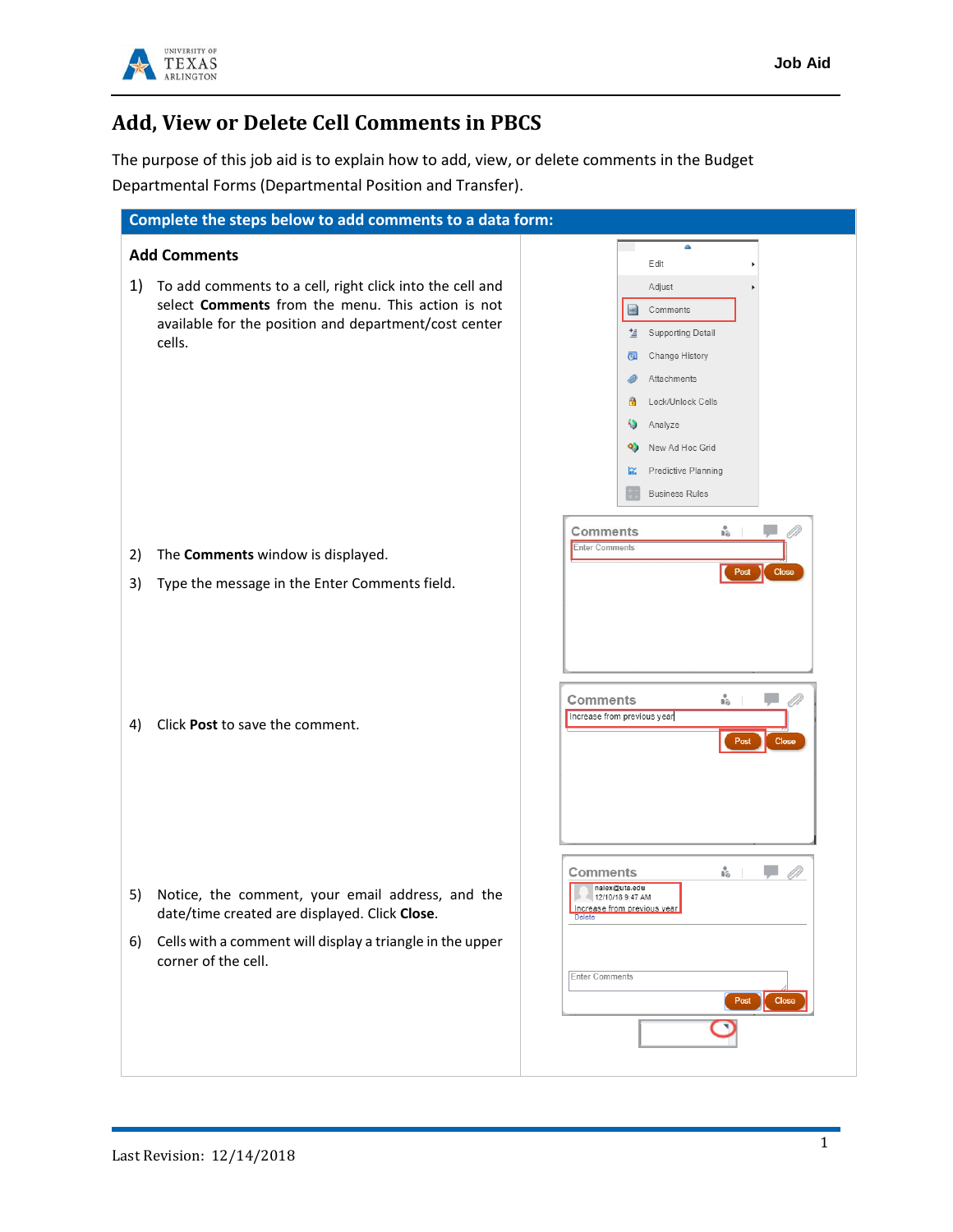

## **Add, View or Delete Cell Comments (Cont'd)**